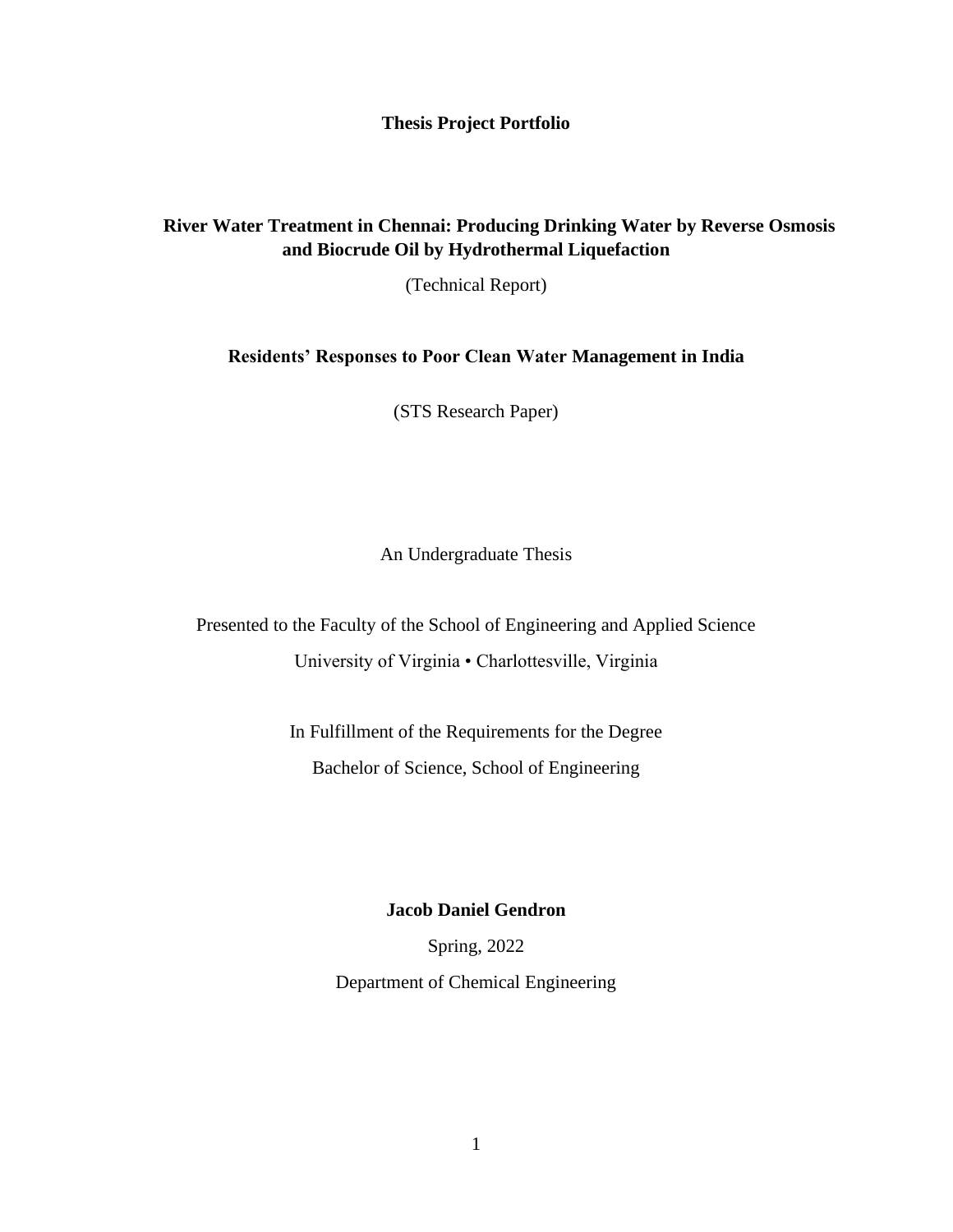## **Table of Contents**

Sociotechnical Synthesis

Technical Report Title

STS Research Paper Title

Prospectus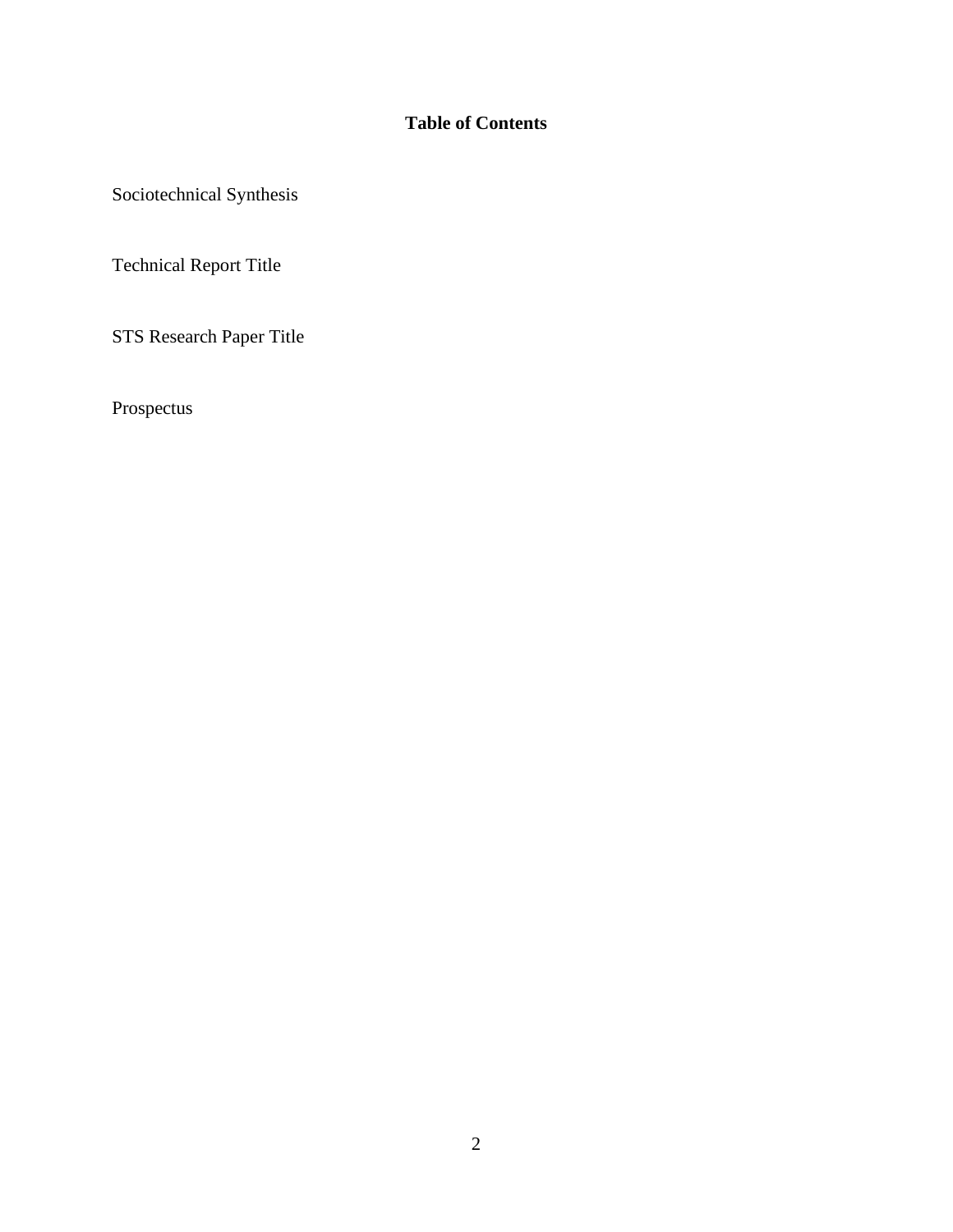## **Sociotechnical Synthesis**

Both the technical work and STS research presented here revolve around the challenge to provide clean water to everyone, focusing on how change is enacted, how we govern the use of such a valuable resource and the innovations required to do so. The technical design involves the implementation of a drinking water treatment plant that provides potable water to residents of Chennai, India by processing polluted water from the Cooum River. The design provides water in a way that makes use of the pollutants in the river through a process known as hydrothermal liquefaction. In this process, wet biomass (such as sewage) is depolymerized into a biocrude oil that can be burned to provide energy to reverse osmosis, a key filtration process. This design provides drinking water to approximately 230,000 residents per day.

This capstone research is especially important for the chosen location since water resource management has led to marginalization in India. Class divides are created, and people's cultures are threatened. This has forced citizens to protest through social movements. Focusing on "repertoires of contention," in this case how citizens make demonstrations against poor water policy, provides a perspective on how social movements draw upon similar motivations and frameworks. It also provides some perspective as to why some social movements are more successful than others. Activists that have performed the most aggressive actions, such as sacrificial rituals, have been able to influence local and national government bodies. The analysis shows that lack of proper water management infrastructure and continued waste dumping into rivers limits development in India.

By analyzing both the technical and social sides of water treatment, I was able to gain perspective on how environmental engineers solve more problems in society beyond just sustainability issues. Their designs solve issues related to inequalities among people, as physical

3